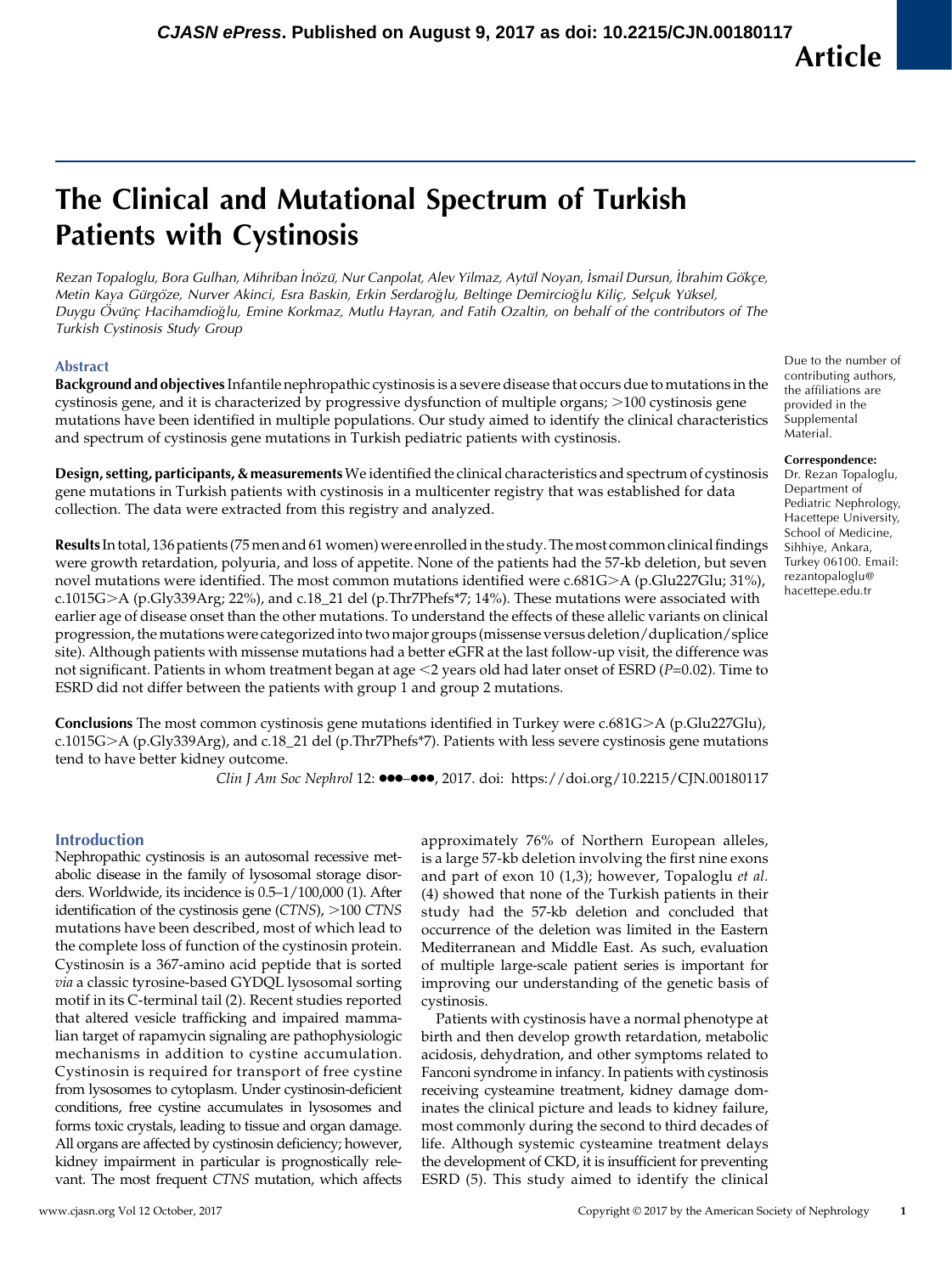

Figure 1. | Geographic distribution of cystinosis patients in Turkey is representative for the country (most common alleles in each region are shown in parentheses).

characteristics and spectrum of CTNS mutations in Turkish patients with cystinosis and determine the effect of genetic characteristics on clinical outcome.

# Materials and Methods

# Definitions

Cystinosis was diagnosed on the basis of observation of corneal cystine crystals via eye examination and/or an elevated leukocyte cystine level  $(>2$  nmol half-cystine per mg protein) and/or CTNS gene mutation(s). Fanconi syndrome was diagnosed in patients with cystinosis on the basis of standard clinical and biologic criteria, including growth retardation, polyuria-polydipsia, electrolyte imbalance, dehydration, and/or rickets (5). Hypothyroidism was diagnosed if a patient was under L-thyroxine replacement therapy. Adherence to cysteamine treatment was determined by the physician according to the answer given to the following question: how do you assess your adherence to cysteamine: good, quite good, or period(s) without treatment.

# Data Collection

The clinical data on pediatric patients with cystinosis were recorded from a web-based national pediatric cystinosis registry system that was established in 2013 [\(http://](http://sistinozisnet.org) [sistinozisnet.org\)](http://sistinozisnet.org). One pediatric nephrology specialist from each center participating in the registry was responsible for entering his/her center's patient data. The objectives of the national pediatric cystinosis registry system were as follows: (1) to identify the clinical characteristics of cystinosis at initial hospital admission and (2) to evaluate the longterm prognosis of cystinosis and the effects of the treatment with cysteamine. Demographic features, clinical and laboratory characteristics at the time of disease onset, results of genetic analysis, and treatment were initially entered into the registry for each patient. After this initial data upload to the registry, clinical and laboratory parameters were entered into the registry every 6 months. Physicians who were following up the patients in the registry were sent automated electronic notifications reminders to upload data every 6 months.

All patients in the registry were evaluated by a joint committee that included physicians who specialize in cystinosis. Patients with features inconsistent with a diagnosis of cystinosis, patients with a heterozygous CTNS gene mutation, and non-Turkish patients were not included in this study's final analysis. Genetic testing for CTNS mutations was not a prerequisite for patient registration; however, patients with cystinosis with any available genetic data were asked to join the registry. When calculating allele frequencies, only one patient from families with multiple affected individuals was taken into consideration. Leukocyte cystine levels on each visit were used to obtain mean leukocyte cystine level.

The study protocol was approved by the Hacettepe University Ethics Committee (FON 12/27–35) and carried out in accordance with the Declaration of Helsinki. Written informed consent was obtained from the parents of all patients. In addition, all clinical and research activities described herein were consistent with the Principles of the Declaration of Istanbul as outlined in the Declaration of Istanbul on Organ Trafficking and Transplant Tourism.

## Genetic Analyses

All genetic testing was performed at the Hacettepe University Nephrogenetics Laboratory. Briefly, DNA was extracted from peripheral blood following the standard phenol-chloroform protocol. All exons of the CTNS gene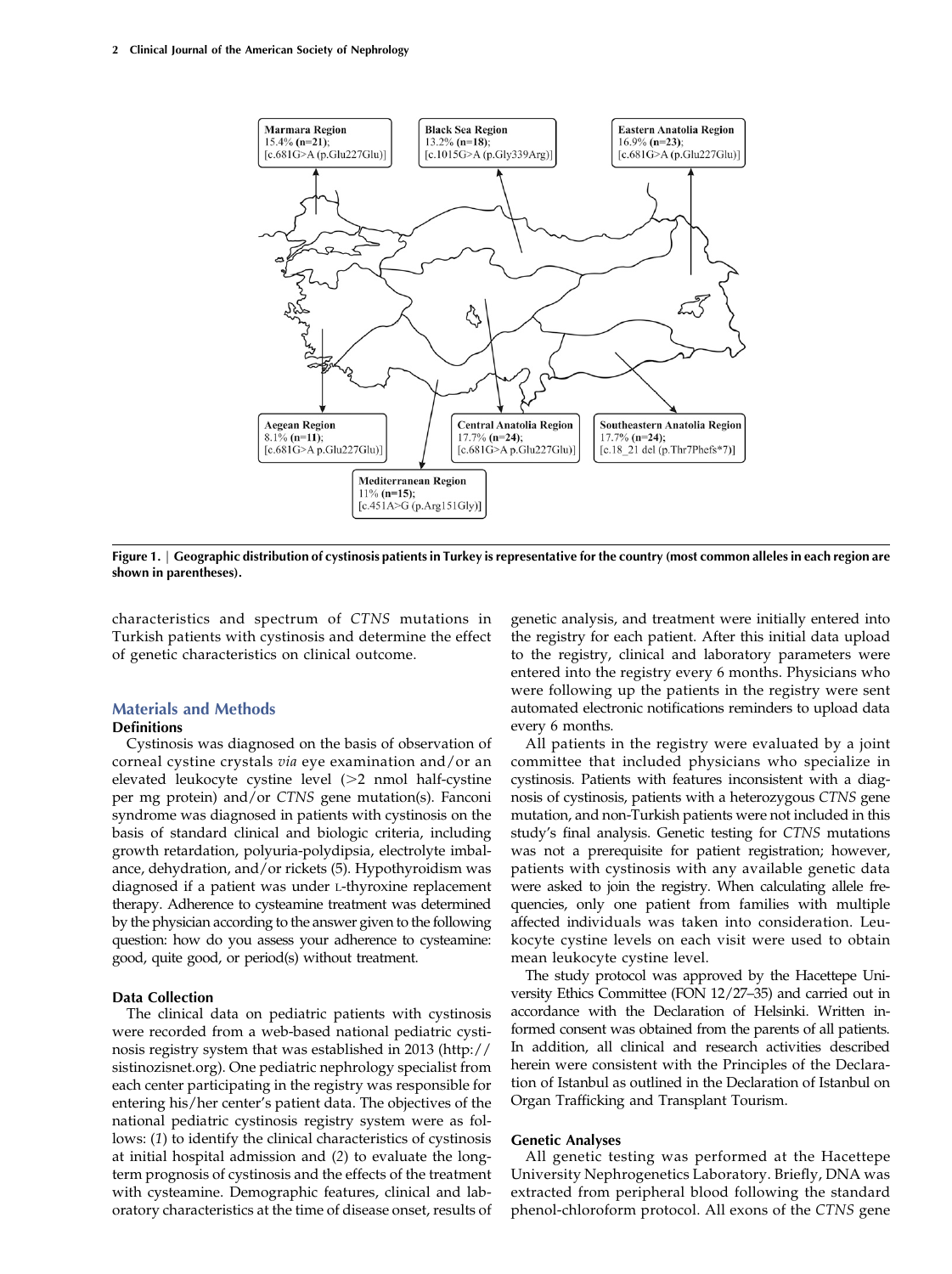| Demographic and clinical features of the patients with cystinosis<br>Table 1. |                |
|-------------------------------------------------------------------------------|----------------|
| <b>General Features</b>                                                       | Value          |
|                                                                               |                |
| No. of patients                                                               | 136            |
| Boys, $n$ (%)/girls, $n$ (%)                                                  | 75(55)/61(45)  |
| Age at diagnosis, median (IQR), yr                                            | $1.5(1.0-4.5)$ |
| Age at last follow-up visit, mean±SD, yr                                      | $11 + 7$       |
| Patients with consanguineous parents, $n$ (%)                                 | 106 (78)       |
| First-degree consanguinity                                                    | 71 (67)        |
| Second degree and other consanguinity                                         | 35(33)         |
| Clinical findings at diagnosis, $n$ (%)                                       |                |
| Growth retardation                                                            | 115(85)        |
| Polyuria                                                                      | 100 (74)       |
| Loss of appetite                                                              | 99 (73)        |
| Polydipsia                                                                    | 98 (72)        |
| Fatigue                                                                       | 83 (61)        |
| Vomiting                                                                      | 68 (50)        |
| Photophobia                                                                   | 23 (17)        |
| Tetany                                                                        | 16(12)         |
| Patients genetically tested, $n$ (%)                                          | 98 (72)        |
| Homozygous CTNS mutation, $n$                                                 | 88             |
| Compound heterozygous CTNS mutation, n                                        | 10             |
| IQR, interquartile range; CTNS, cystinosis gene.                              |                |

together with their adjacent intron junctions were analyzed via direct sequencing using BigDye v.3.1 chemistry and an ABI3130 genetic analyzer (Applied Biosystems, Foster City, CA). The National Center for Biotechnology Information transcript variant 1 of CTNS (NM\_001031681.2), corresponding to ENSEMBL transcript ENST00000381870.7, was used as a reference sequence. Analysis of the CTNS gene was not performed in patients whose parents did not consent.

# Statistical Analyses

Descriptive statistical analysis methods were used to evaluate demographic and clinical data. Mean, median, SD,

| Table 2. Allele frequencies in the patient cohort                                                                                                                                                                                                                                                                                                                                                                                                                                                                                                                                                           |                                |                                                                                                                    |
|-------------------------------------------------------------------------------------------------------------------------------------------------------------------------------------------------------------------------------------------------------------------------------------------------------------------------------------------------------------------------------------------------------------------------------------------------------------------------------------------------------------------------------------------------------------------------------------------------------------|--------------------------------|--------------------------------------------------------------------------------------------------------------------|
| Variants <sup>a</sup>                                                                                                                                                                                                                                                                                                                                                                                                                                                                                                                                                                                       | No. of Alleles                 | Reference                                                                                                          |
| c.681G>A (p.Glu227Glu)<br>c.1015G $>$ A (p.Gly339Arg)<br>c.18_21 del (p.Thr7Phefs*7)<br>c.451A>G (p.Arg151Gly)<br>c.141–22A $>$ G<br>c. 960del (p.Tyr321Thrfs*8) <sup>b</sup><br>$c140+1G > T$<br>c.518A>G (p.Tyr173Cys)<br>c.829 dup (p.Thr277Asnfs*19)<br>c.853–1 $G > A^b$<br>c.664C>T (p.Gln222*) <sup>b</sup><br>c.470 G>A (p.Gly157Asp)<br>c.G14A $(p.\text{Trp}5^*)$<br>c.62-1083_c.551del10217<br>c.291_294delTACT (p.Thr98Phefs*19) <sup>b</sup><br>c.834_842del (p. Val279_Tyr281del) <sup>b</sup><br>c.922 G>C (p.Gly308Arg)<br>c.613 G>A (p.Asp205Asn)<br>c.3 G>C $(p.\text{Met1\text{II}e})^b$ | 53 (31%)<br>38(22%)<br>23(14%) | 17<br>8<br>11<br>This study<br>11<br>9<br>This study<br>This study<br>10<br>This study<br>This study<br>This study |
| c.878G $\geq$ T (p.Ser293Ile) <sup>b</sup>                                                                                                                                                                                                                                                                                                                                                                                                                                                                                                                                                                  |                                | This study                                                                                                         |

<sup>a</sup>Variations and predicted amino acid changes were named according to the guidelines of the Human Genome Variation Society using Mutalyzer software ([http://mutalyzer.nl;](http://mutalyzer.nl) transcript no: NM\_001031681.2). <sup>b</sup>Novel mutation.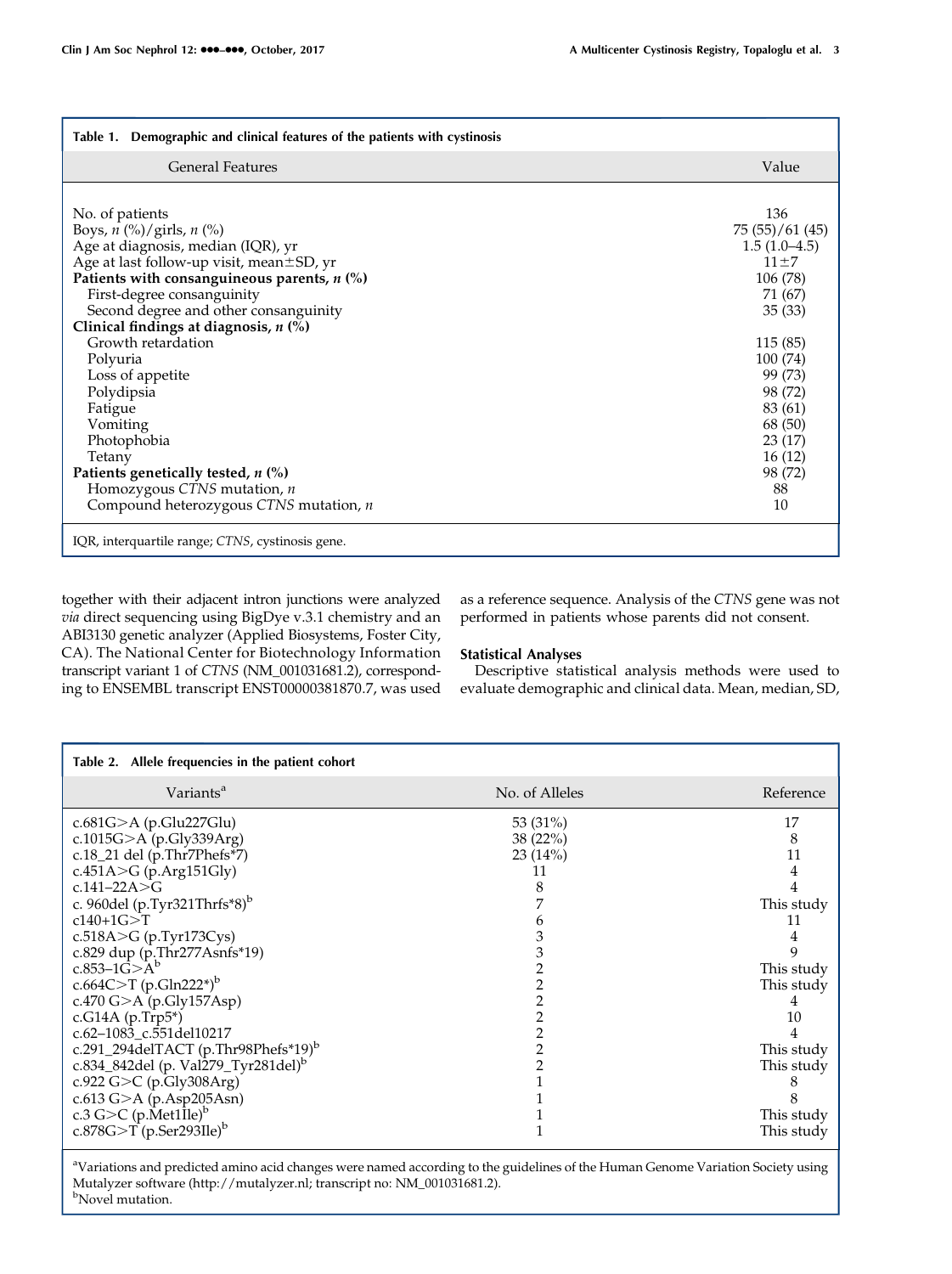and interquartile range (IQR) were calculated for numeric variables. Frequency tables were used to describe categorical data. The Mann–Whitney  $U$  test or independent samples  $t$  test was used to compare two independent samples. Survival analysis was performed using Kaplan–Meier analysis with overall log-rank testing. All data were analyzed using IBM SPSS Statistics for Windows v.21 (IBM Corp., Armonk, NY).

# **Results**

# Patient Characteristics

The study included 136 pediatric patients (75 boys and 61 girls) from 25 centers who were registered in the national pediatric cystinosis registry (Figure 1). In all, 78% of the patients were born to consanguineous parents. Among the patients, 50 (37%) had a positive family history of cystinosis. The most common symptom at the time of diagnosis was growth retardation (85%;  $n=115$ ). In total, 15 (11%) patients had genu varum and 15 (11%) patients had genu valgum at the time of diagnosis. Rickets was noted in 60 (44%) patients at the time of diagnosis. Among the patients, 135 had infantile nephropathic cystinosis, and one had ocular cystinosis. Genetic testing was performed in 98 (72%) patients from 85 families (170 alleles). Demographic data, clinical characteristics, and the most common mutations are shown in Table 1.

# Genetic Analyses and Clinical Correlations

Among the 98 patients who underwent genetic testing, 88 were homozygous, and ten were compound heterozygous for CTNS mutations. To calculate allele frequencies, only one patient from each family was considered (even if a family had multiple affected individuals; i.e., 85 patients, 170 alleles). Novel mutations, known variants, and allele frequencies are shown in Table 2. The results of in silico analysis of novel mutations are shown in [Supplemental](http://cjasn.asnjournals.org/lookup/suppl/doi:10.2215/CJN.00180117/-/DCSupplemental) [Table 1](http://cjasn.asnjournals.org/lookup/suppl/doi:10.2215/CJN.00180117/-/DCSupplemental).

Mutations were categorized into three groups according to their predicted severity. Group 1 included missense mutations in which CTNS protein is present but has been predicted as a defective function. Group 2 included deletions, duplications, and splice site mutations. In addition, three missense mutations were categorized into group 2, because the mutations are either disrupting splicing motif (c.681G $>$ A [p.Glu227Glu]) or resulting in formation of a truncated protein  $(c.664C>T)$ [p.Gln222\*] and c.G14A [p.Trp5\*]). These mutations are predicted to cause a defective CTNS protein in structure. Group 3 included compound heterozygous mutations from group 1 or group 2 in each allele. Because of the very small number of patients with group 3 mutations  $(n=3)$ , patients with group 3 mutations were not included in the final analysis. The numbers of boys and girls with missense mutations and deletions/duplications/splice mutations did not differ significantly. Similarly, age at the last follow-up visit and duration of follow-up did not differ significantly between the patients with missense mutations and deletions/duplications/splice mutations. After excluding patients who received RRT, patients with missense mutations had a better eGFR than those with deletions/duplications/splice mutations, but the difference was not significant (Table 3). The most common homozygous mutations (c.681G>A [p.Glu227Glu], c.1015G>A [p.Gly339Arg], and c.18\_21 del [p.Thr7Phefs\*7]) were also compared with the remainder of homozygous mutations. Patients with most common mutations were younger at the time of diagnosis and last follow-up visit than other mutation groups (Table 4).

| Table 3. Clinical characteristics according to mutation group                                        |                           |                                                                    |         |  |  |
|------------------------------------------------------------------------------------------------------|---------------------------|--------------------------------------------------------------------|---------|--|--|
| <b>General Features</b>                                                                              | <b>Missense Mutations</b> | Deletion/Duplication/<br>Splice/Missense<br>Mutations <sup>a</sup> | P Value |  |  |
| No. of patients                                                                                      | 34                        | 61                                                                 |         |  |  |
| Boys/girls, $n$                                                                                      | 18/16                     | 34/27                                                              | 0.79    |  |  |
| Age at diagnosis, median (IQR), yr                                                                   | $2(1-8)$                  | $2(1-3)$                                                           | 0.11    |  |  |
| Age at the last follow-up visit, mean $\pm$ SD, yr                                                   | $13\pm7$                  | $10\pm 6$                                                          | 0.10    |  |  |
| Duration of follow-up, mean ±SD, yr                                                                  | $8+7$                     | $7\pm6$                                                            | 0.51    |  |  |
| Cysteamine dose, mean ±SD, mg kg <sup>-1</sup> ·d <sup>-1</sup>                                      | $51.0 \pm 12.4$           | $52.1 \pm 11.8$                                                    | 0.85    |  |  |
|                                                                                                      | $12 \pm 6$                | $10\pm3$                                                           | 0.79    |  |  |
| Age at onset of ESRD, mean $\pm$ SD, yr eGFR at last follow-up visit, <sup>b</sup> mean $\pm$ SD, yr | $90 \pm 50$               | $68 + 41$                                                          | 0.09    |  |  |
| Leukocyte cystine level, <sup>c</sup> median (IQR)                                                   | $1.6(1.6-3.6)$            | $1.5(0.6-4.1)$                                                     | 0.82    |  |  |
| Systemic findings, $n$                                                                               |                           |                                                                    | 0.51    |  |  |
| Hypothyroidism                                                                                       | 7                         | 19                                                                 |         |  |  |
| <b>Rickets</b>                                                                                       | 13                        | 21                                                                 |         |  |  |
| Gastrointestinal involvement                                                                         | 2                         | 4                                                                  |         |  |  |
| RRT at the last follow-up visit (patient no.), $n$                                                   |                           |                                                                    | 0.95    |  |  |
| Peritoneal dialysis                                                                                  | 5                         | 5                                                                  |         |  |  |
| Hemodialysis                                                                                         | 1                         | 7                                                                  |         |  |  |
| Transplantation                                                                                      | 7                         | 11                                                                 |         |  |  |
| IQR, interquartile range.                                                                            |                           |                                                                    |         |  |  |

<sup>a</sup>Three missense mutations (c.681G>A [p.Glu227Glu], c.664C>T [p.Gln222\*], and c.G14A [p.Trp5\*]).

<sup>b</sup>After exclusion of patients undergoing RRT.

c Nanomole half-cystine per milligram protein.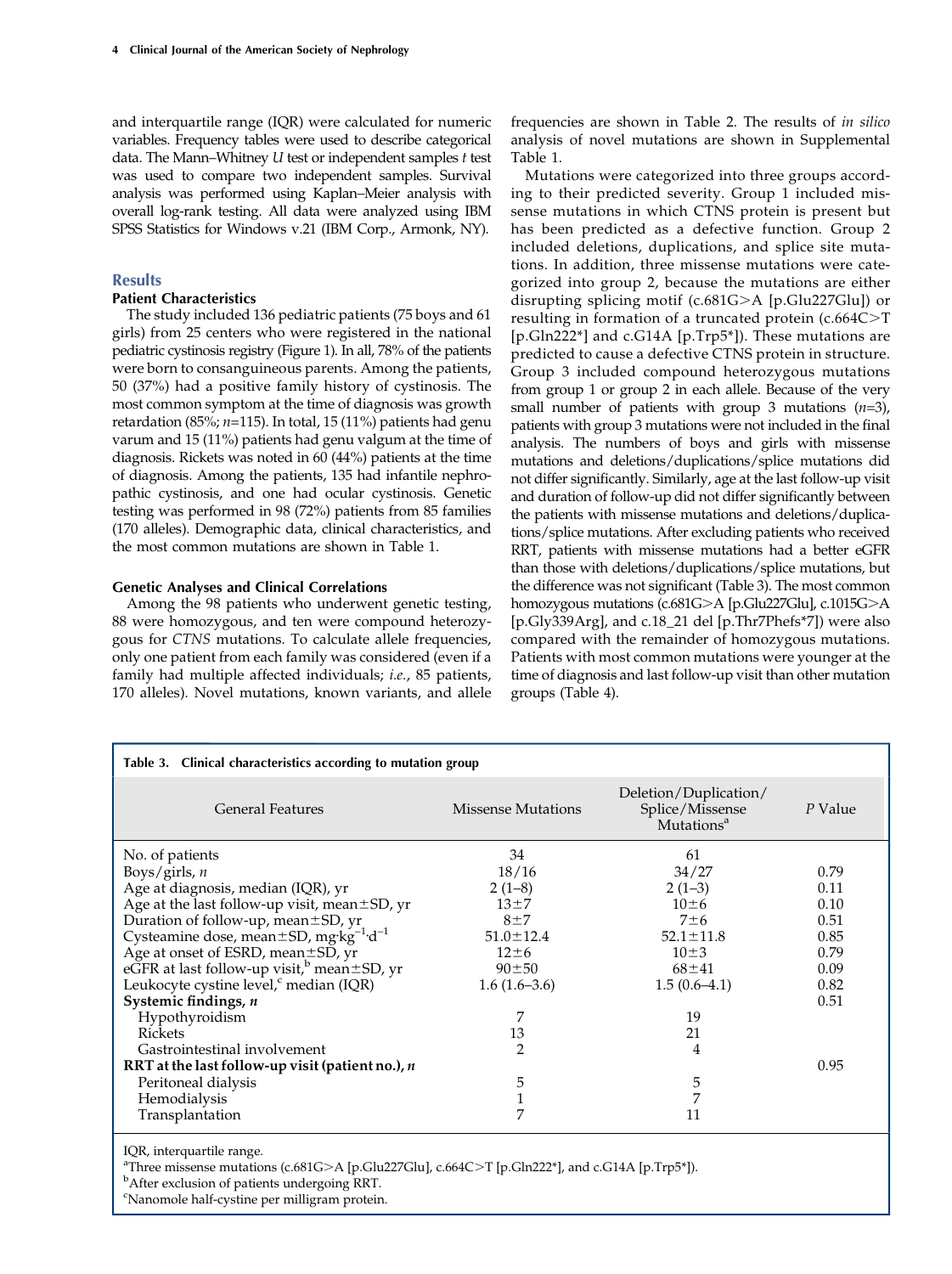## Systemic Complications during Follow-Up

Hypothyroidism and rickets were observed in 33 (24%) and 39 (29%) patients, respectively. Gastrointestinal involvement was noted in six patients (hepatomegaly in five patients and gastroesophageal reflux in one patient). The distribution of systemic findings according to mutation groups is given in Tables 3 and 4. Age of diagnosis, type of mutation, and the mean leukocyte cystine level did not affect the development of systemic complications.

## Treatment

Adherence with cysteamine treatment was rated by the patients' physicians. Adherence to oral cysteamine treatment was good/quite good in 115 (85%) patients, whereas adherence to cysteamine eye drops treatment was good in 116 patients. The mean leukocyte cystine level in the patients was 1.99 nmol half-cystine per mg protein (IQR, 0.6–3.8). Patients who were not undergoing RRT at the time of the last follow-up visit had a higher eGFR when the mean leukocyte cystine level was <2 nmol half-cystine per mg protein  $(P=0.02)$ . At the time of the last follow-up, 21 (15%) patients were receiving indomethacine, 25 (18%) were receiving carnitine, and 20 (15%) were receiving angiotensin-converting enzyme inhibitors.

# Prognosis and Outcome

At the time of the last follow-up visit, 49 (36%) patients were undergoing RRT, of which 12 were undergoing and 12 were undergoing hemodialysis. Kidney transplantation was performed in 25 patients during the follow-up period. Mean age of the patients with ESRD was  $11\pm4$  years old. Among the patients who underwent kidney transplantation,

the mean eGFR was  $100\pm32$  ml $\cdot$ min $^{-1}\cdot$ 1.73 m $^{-2}$  after a median follow-up of 5.1 years (IQR, 3.8–6). Before kidney transplantation, 12 patients were undergoing peritoneal dialysis, and eight were undergoing hemodialysis. In all, five patients underwent preemptive kidney transplantation. Genetic testing was performed in 19 (76%) patients who underwent kidney transplantation from 18 families; the most common mutation was  $c.681G>A$  (p.Glu227Glu), and it was present in 13 of 36 alleles (36%). Among these 19 patients, 18 carried a homozygous CTNS mutation, and one carried a combined heterozygous CTNS mutation (c.681G>A [p.Glu227Glu] plus c.1015G>A [p.Gly339Arg]).

The remainder of the patients who were not undergoing RRT (*n*=87) had a median eGFR of 74±45 ml·min<sup>-1</sup>·1.73 m<sup>-2</sup> after a mean follow-up period of  $5.5 \pm 4.8$  years.

Patients in whom treatment of cystinosis began at age  $<$  2 years old had later onset of ESRD  $(P=0.02)$ . Time to ESRD did not differ between the patients with missense and deletion/duplication/splice mutations (Figure 2).

# **Discussion**

This study was on the basis of data collected by one of the world's largest pediatric cystinosis registries. We tried to identify the clinical and genetic characteristics of pediatric patients with cystinosis to improve our understanding of the diversity of this disease in the Turkish population. Because of the low incidence of cystinosis, the majority of previous series on cystinosis included both adult and pediatric patients. An important cystinosis study by Gahl et al. (6) that included 100 adult patients ages 18–45 years old reported that  $\geq 50\%$  of the patients had systemic

| Table 4. Clinical characteristics of the patients with the most common homozygous mutations and the other homozygous mutations |                                    |                 |         |  |  |  |
|--------------------------------------------------------------------------------------------------------------------------------|------------------------------------|-----------------|---------|--|--|--|
| <b>General Features</b>                                                                                                        | Most Common Mutations <sup>a</sup> | Others          | P Value |  |  |  |
| Patients, n                                                                                                                    | 62                                 | 25              |         |  |  |  |
| Boys/girls, $n$                                                                                                                | 32/30                              | 14/11           | 0.71    |  |  |  |
| Age at diagnosis, median (IQR), yr                                                                                             | $1(1-4)$                           | $3(2-9)$        | 0.04    |  |  |  |
| Age at last follow-up visit, mean ±SD, yr                                                                                      | 9±5                                | $14\pm7$        | 0.01    |  |  |  |
| Duration of follow-up, mean ±SD, yr                                                                                            | $7\pm5$                            | $7 + 7$         | 0.85    |  |  |  |
| Cysteamine dose, mean $\pm$ SD, mg·kg <sup>-1</sup> ·d <sup>-1</sup>                                                           | $51.0 \pm 11.3$                    | $54.7 \pm 12.2$ | 0.49    |  |  |  |
| Age of ESRD, mean ±SD, yr                                                                                                      | $10\pm3$                           | $12 + 7$        | 0.81    |  |  |  |
| $e\tilde{G}FR^a$ at last follow-up visit <sup>b</sup>                                                                          | $73 + 48$                          | $73 + 39$       | 0.79    |  |  |  |
| Leukocyte cystine level, <sup>c</sup> median (IQR)                                                                             | $2.3(0.5-4.2)$                     | $1.5(0.6-4.0)$  | 0.95    |  |  |  |
| Systemic findings, n                                                                                                           |                                    |                 | 0.51    |  |  |  |
| Hypothyroidism                                                                                                                 | 17                                 | 8               |         |  |  |  |
| Rickets                                                                                                                        | 20                                 | 11              |         |  |  |  |
| Gastroesophageal reflux                                                                                                        | 3                                  | 3               |         |  |  |  |
| RRT at the last follow-up visit (patient no.), $n$                                                                             |                                    |                 | 0.95    |  |  |  |
| Peritoneal dialysis                                                                                                            | 7                                  | $\overline{2}$  |         |  |  |  |
| Hemodialysis                                                                                                                   | 5                                  | 3               |         |  |  |  |
| Transplantation                                                                                                                | 13                                 | 4               |         |  |  |  |

IQR, interquartile range.

a<br>The most common homozygous mutations were c.681G>A (p.Glu227Glu), c.1015G>A (p.Gly339Arg), and c.18\_21 del (p.Thr7Phefs\*7). Other homozygous mutations include c140+1G>T, c.451A>G (p.Arg151Gly), c. 960del (p.Tyr321Thrfs\*8), c.834\_842del (p. Val279\_Tyr281del), c.518A>G (p.Tyr173Cys), c.853–1G>A, c.62–1083\_c.551del10217, c.829 dup (p.Thr277Asnfs\*19), c.470 G>A (p.Gly157Asp), c.141–22A>G, c.291\_294delTACT (p.Thr98Phefs\*19), c.664C>T (p.Gln222\*), and c.G14A (p.Trp5\*).



<sup>c</sup>Nanomole half-cystine per milligram protein.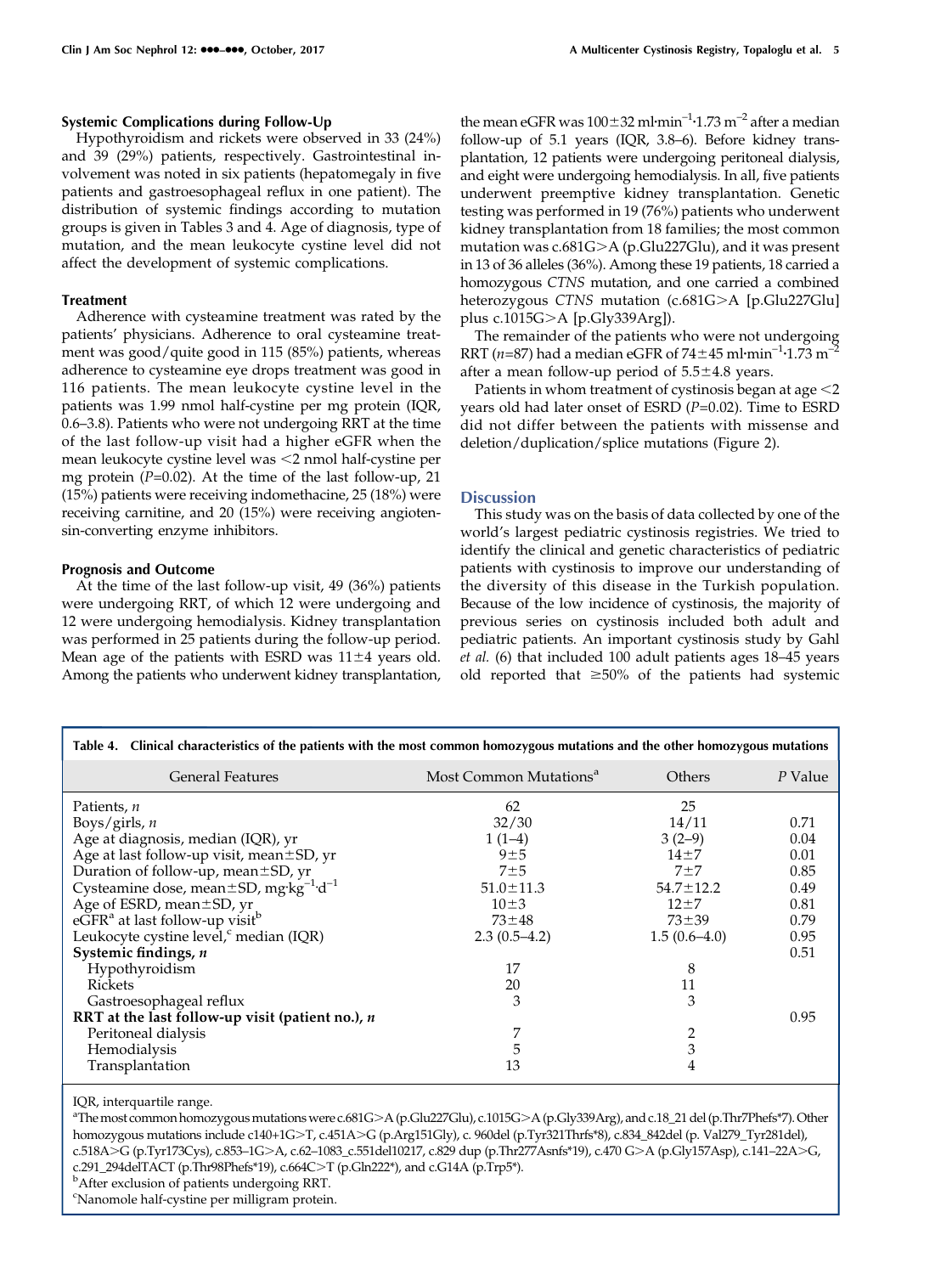

Figure 2. | Time to ESRD (years) in patients. (A) Patients in whom cysteamine treatment was initiated at age  $\leq$ 2 versus  $\geq$ 2 years old was different  $(P=0.02)$ . (B) Patients with missense versus deletion/duplication/splice mutations was not different (P=0.79). (C) Patients with the most common homozygous mutations versus others was not different  $(P=0.54)$ .

complications. In their study, as in this study, the men-towomen patient ratio was 58:42. More recently, Brodin-Sartorius et al. (7) investigated the characteristics of 86 adult patients with cystinosis and reported a parental consanguinity rate lower than that noted in this study (12 of 86 versus 106 of 136), whereas mean age at diagnosis was the same in both studies (1.5 years). They also reported the earliest clinical symptoms of cystinosis to be polyuria-polydipsia (82%) followed by growth retardation (63%) and rickets (41%). In this study, the most common clinical findings were growth retardation, polyuria, and polydipsia. Similarly, rickets was observed in nearly one half of this study's patients at diagnosis, and loss of appetite was also a common symptom at diagnosis in this study.

Numerous genetic-based studies on cystinosis have been conducted with European and American patients with cystinosis, and they have identified many mutations. The most frequent (50%–70%) of these mutations is a large 57-kb deletion that removes the first ten exons and a substantial portion of the upstream sequence (8–14). It constitutes 75% of the mutated alleles in patients of Northern European descent with cystinosis (15); however, the spectrum of the mutations varies according to geography. Traveling from Northern Europe and America to the Southern Hemisphere, the frequency of the 57-kb deletion decreases. A study conducted in France performed genetic testing in patients with cystinosis, reporting that 66 of 68 patients were homozygous or heterozygous for a severe CTNS mutation and that 54% of the alleles carry the 57-kb CTNS deletion (7). Mason et al. (16) studied CTNS mutations in Italian patients with cystinosis and observed that the 57-kb deletion was present in only 17% of the patients. In this study, most of the patients carried a homozygous CTNS mutation, and the frequency of compound heterozygous mutations was low due to the high parental consanguinity rate. Most strikingly, none of this study's patients with cystinosis had the 57-kb CTNS deletion.

The difference between the genetic background of Turkish patients with cystinosis and European and North American patients was first reported by Topaloglu et al. (4). In their study, the genetic characteristics of 12 Turkish patients with cystinosis were investigated, and none carried the 57-kb

deletion. This nationwide study includes a larger patient cohort, and as Topaloglu et al. (4) reported, none of this study's patients had the 57-kb deletion. This study was on the basis of a national pediatric cystinosis registry and confirms that the most common allele in Turkey is  $c.681G>A$ (p.E227E; 31%). This mutation was first described by Aldahmesh et al. (17) in two families. The mutation involves the last base pair in exon 9, and the researchers hypothesized that it might affect the consensus sequence surrounding the conserved GT dinucleotide at the donor site. They also confirmed that the normal donor site was completely replaced by a cryptic donor site, resulting in inclusion of 98 nucleotides from intron 9 and a frameshift. Shahkarami et al. (18) studied patients with cystinosis in Iran, and they showed that none of their patients had the 57-kb deletion and that the most common mutation was  $c.681G>A$  (p.E227E; 40%). Soliman et al. (19) studied patients with cystinosis in Egypt and identified c.681G $>$ A (p.E227E) in 7.7% of the patients. The high frequency of  $c.681G>A$  (p.E227E) in this region of the world is indicative of a possible founder mutation.

The second most frequent mutation in this study was c.1015G>A (p.Gly339Arg; 22%). This missense mutation was first described by Shotelersuk et al. (8). In the study by Topaloglu et al. (4), it is detected in two of 24 alleles (8%) (4). Mason *et al.* (16) showed that c.1015G $\geq$ A (p.Gly339Arg) is also frequently observed in Italian patients. Greco et al. (20) reported that this mutation is frequently observed in Northern and Southern Italy. Interestingly, this mutation is the most common cause of nephropathic cystinosis among Ontario Amish Mennonites. Another common mutation in this study was c.18\_21 del (p.Thr7Phefs\*7); this deletion was first described by Town et al. (11), and it causes a frameshift at exon 7 and forms a stop codon. In an earlier Turkish study, this deletion was detected in three of 24 alleles (13%) (4).

The effect of type of CTNS mutation on clinical prognosis has been investigated (6,8). Gahl et al. (6) reported that homozygosity for the 57-kb deletion was associated with an increased risk of morbidity and mortality. To better understand the effects of the identified mutations on clinical phenotype, this study categorized them into three groups. The clinical characteristics of the two major groups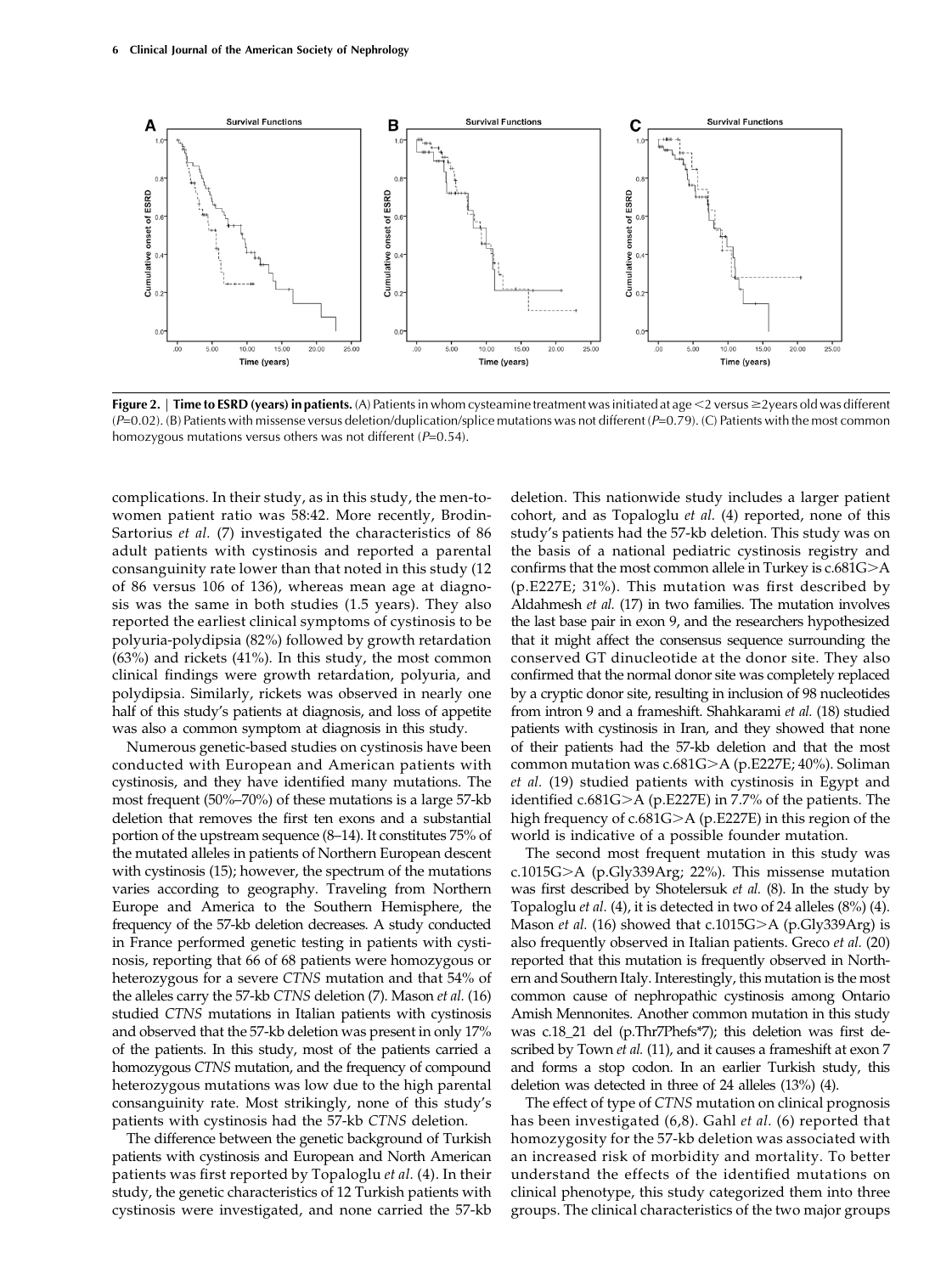(group 1: missense mutations; group 2: deletions, duplications, and missense mutations that cause a frameshift) were compared with each other. Although the duration of follow-up and mean cysteamine dose were similar in the patients with missense and deletion/duplication/splice mutations, the patients with missense mutations had a better eGFR at the time of the last follow-up visit, which might have been due to the less severe effect of missense mutations on clinical prognosis. This was not statistically significant (P=0.09), but in rare diseases, P value  $>0.05$ might be acceptable when the difference is clinically significant (21). Relatively longer duration of follow-up time of both groups may help to make this difference more apparent. In addition, this study compared the most common homozygous mutations with the less common homozygous mutations. Patients with the most common homozygous mutations had an earlier age at diagnosis than those carrying the less common homozygous mutations. One of the most common mutations in this study was a missense mutation resulting in a frameshift (c.681 G $>$ A [p.Glu227Glu]), and another was a deletion (c.18\_21 del [p.Thr7Phefs\*7]). These potentially severe mutations might account for the earlier age at the time of diagnosis.

A critical issue in the treatment of cystinosis is the optimal time for initiating cysteamine treatment, which has the potential to improve kidney complications. It is known that, in untreated patients with cystinosis, the mean age at onset of ESRD is 10 years old, whereas in treated patients, kidney dysfunction occurs later (22); however, Cochat et al. (23) reported that the mean age at onset of ESRD was 10 years old, although 83% of the patients received treatment. The mean age at initiation of treatment in their study was 7 years old, which is relatively late, confirming that the timing of initiation of cysteamine treatment is critical. Many studies report that early initiation of cysteamine treatment and the dose are associated with better kidney outcome (5,7,20). Brodin-Sartorius et al. (7) reported that the mean age at onset of ESRD was 11 years old (median: 9.9 years old) and that patients who did not develop ESRD began cysteamine treatment at a mean age of 1.5 years old. The mean age at onset of ESRD in this study is similar to that in these studies, and time to ESRD was longer in this study's patients, in whom cysteamine treatment was initiated at age  $\leq$  years old.

In conclusion, this study was on the basis of a unique Turkish pediatric cystinosis registry, and it identified seven novel CTNS mutations, which will contribute to improving our understanding of patients with cystinosis and different genetic backgrounds. The three most common mutations occurred in 67% of this study's patients. Systematic collection of data on patients with cystinosis will help researchers improve characterization of the spectrum of cystinosis worldwide and facilitate comparison of patients in different geographic regions.

# Acknowledgments

This study was supported by Hacettepe University Scientific Research and Development Office grant 01301101001. The Hacettepe University Nephrogenetics Laboratory was established by Hacettepe University Infrastructure Project grant 06A101008.

The Turkish Cystinosis Study Group also included Sare Gülfem Özlü (Dr. Sami Ulus Children's and Maternity Hospital), Fatma Şemsa Cayci (Ankara Child Health, Hematology, Oncology Education and

Research Hospital), Yılmaz Tabel (University of İnonu, School of Medicine), Mesiha Ekim (Ankara University, School of Medicine), Elif Comak (Akdeniz University, School of Medicine), Osman Dönmez (Uludag University, School of Medicine), Sevcan Bakkaloglu (Gazi University, SchoolofMedicine),HülyaNalcacioglu (KayseriEducation and Research Hospital), Cengiz Zeybek (Gulhane Military Medical Academy), Alper Soylu (Dokuz Eylul University, School of Medicine), and Funda Baştug (Kayseri Education and Research Hospital).

## Disclosures

None.

#### References

- 1. Emma F, Nesterova G, Langman C, Labbé A, Cherqui S, Goodyer P, Janssen MC, Greco M, Topaloglu R, Elenberg E, Dohil R, Trauner D, Antignac C, Cochat P, Kaskel F, Servais A, Wühl E, Niaudet P, Van't Hoff W, Gahl W, Levtchenko E: Nephropathic cystinosis: An international consensus document. Nephrol Dial Transplant 29[Suppl 4]: iv87–iv94, 2014
- 2. Cherqui S, Kalatzis V, Trugnan G, Antignac C: The targeting of cystinosin to the lysosomal membrane requires a tyrosinebased signal and a novel sorting motif. J Biol Chem 276: 13314– 13321, 2001
- 3. ElmonemMA,Veys KR, SolimanNA, van DyckM, van den Heuvel LP, Levtchenko E: Cystinosis: A review. Orphanet J Rare Dis11: 47, 2016
- 4. Topaloglu R, Vilboux T, Coskun T, Ozaltin F, Tinloy B, Gunay-Aygun M, Bakkaloglu A, Besbas N, van den Heuvel L, Kleta R, Gahl WA: Genetic basis of cystinosis in Turkish patients: A singlecenter experience. Pediatr Nephrol 27: 115–121, 2012
- 5. Gahl WA, Thoene JG, Schneider JA: Cystinosis. N Engl J Med 347: 111–121, 2002
- 6. Gahl WA, Balog JZ, Kleta R: Nephropathic cystinosis in adults: Natural history and effects of oral cysteamine therapy. Ann Intern Med 147: 242–250, 2007
- 7. Brodin-Sartorius A, Tête MJ, Niaudet P, Antignac C, Guest G, Ottolenghi C, Charbit M, Moyse D, Legendre C, Lesavre P, Cochat P, Servais A: Cysteamine therapy delays the progression of nephropathic cystinosis in late adolescents and adults. Kidney Int 81: 179–189, 2012
- 8. Shotelersuk V, Larson D, Anikster Y, McDowell G, Lemons R, Bernardini I, Guo J, Thoene J, Gahl WA: CTNS mutations in an American-based population of cystinosis patients. Am J Hum Genet 63: 1352–1362, 1998
- 9. Besouw MT, Van Dyck M, Francois I, Van Hoyweghen E, Levtchenko EN: Detailed studies of growth hormone secretion in cystinosis patients. Pediatr Nephrol 27: 2123-2127, 2012
- 10. Kalatzis V, Cohen-Solal L, Cordier B, Frishberg Y, Kemper M, Nuutinen EM, Legrand E, Cochat P, Antignac C: Identification of 14 novel CTNS mutations and characterization of seven splice site mutations associated with cystinosis. Hum Mutat 20: 439– 446, 2002
- 11. Town M, Jean G, Cherqui S, Attard M, Forestier L, Whitmore SA, Callen DF, Gribouval O, Broyer M, Bates GP, van't Hoff W, Antignac C: A novel gene encoding an integral membrane protein is mutated in nephropathic cystinosis. Nat Genet 18: 319–324, 1998
- 12. Anikster Y, Shotelersuk V, Gahl WA: CTNS mutations in patients with cystinosis. Hum Mutat 14: 454–458, 1999
- 13. Heil SG, Levtchenko E, Monnens LAH, Trijbels FJM, Van der Put NMJ, Blom HJ: The molecular basis of Dutch infantile nephropathic cystinosis. Nephron 89: 50–55, 2001
- 14. Kiehntopf M, Schickel J, Gönne B, Koch HG, Superti-Furga A, Steinmann B, Deufel T, Harms E: Analysis of the CTNS gene in patients of German and Swiss origin with nephropathic cystinosis. Hum Mutat 20: 237, 2002
- 15. Touchman JW, Anikster Y, Dietrich NL, Maduro VV, McDowell G, Shotelersuk V, Bouffard GG, Beckstrom-Sternberg SM, Gahl WA, Green ED: The genomic region encompassing the nephropathic cystinosis gene (CTNS): Complete sequencing of a 200-kb segment and discovery of a novel gene withinthe common cystinosiscausing deletion. Genome Res 10: 165–173, 2000